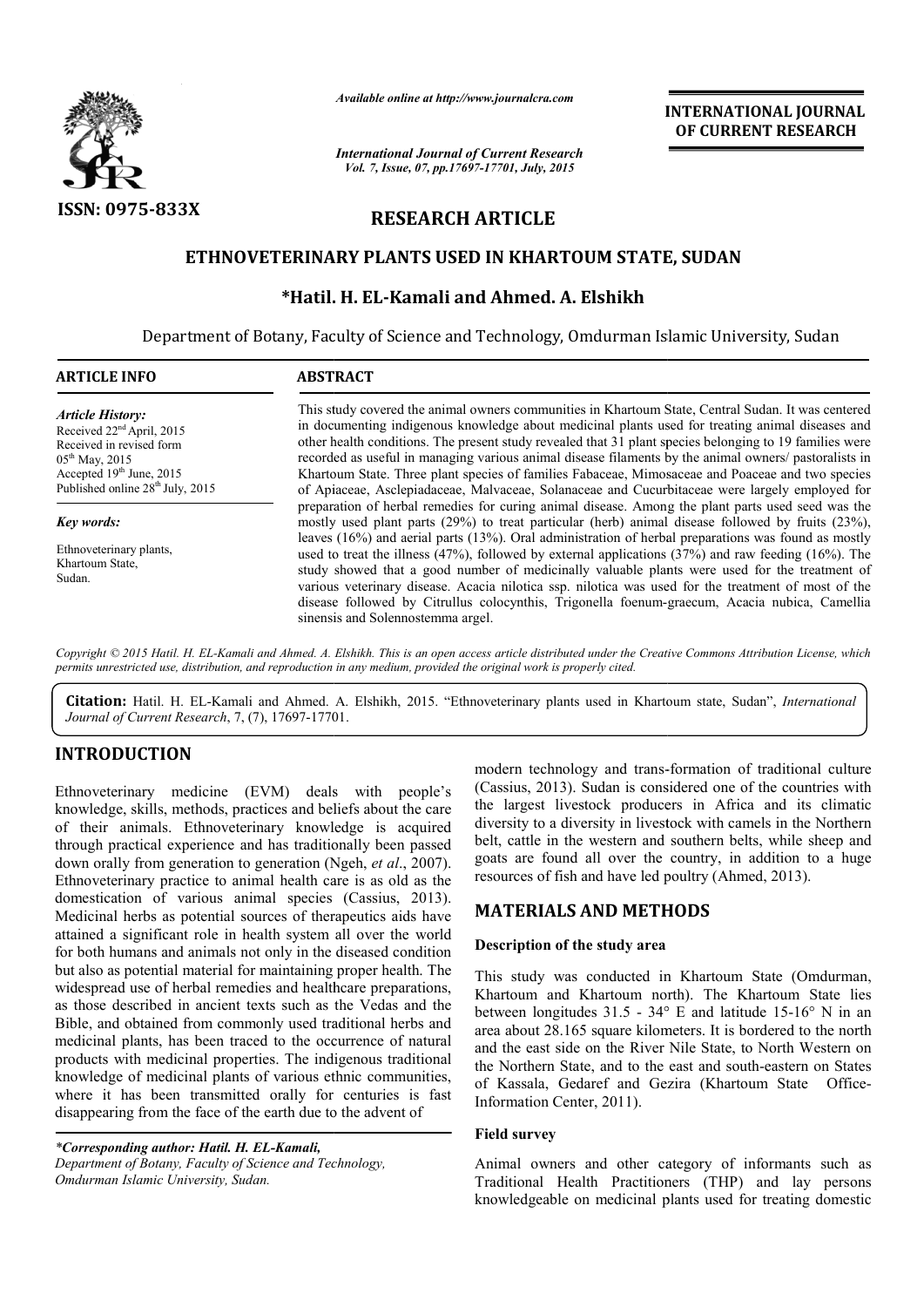animals diseases were identified. Selection of informants to participate in the study was dependant on their willingness to share information, and their acquaintance with medicinal plants for treating animal diseases. Fifty informants were selected from the pastoral groups and lay persons in Khartoum State. Interviews were conducted with animal owners/ pastaralists to elicit information on medicinal plants used.

*Acacia nilotica* ssp*. nilotica* was used for the treatment of most of the diseases followed by *Citrullus colocynthis*, *Trigonella foenum-graecum*, *Acacia nubica*, *Camellia sinensis* and *Solennostemma argel*. Among the plant parts used (Figure 1) seed was the mostly used plant part (29%) to treat particular animal disease followed by fruit (23%), leaves (16%), aerial part (13%), stem bark (10%), and grain, bulb and cycles (1%).



## **RESULTS AND DISCUSSION**

The present study revealed that 31 plant species belonging to 19 families were recorded as useful in managing various animal diseases/ailments by the animal owners in Khartoum State (Table 1). The data evidence that three species of Fabaceae, Mimosaceae, and poaceae and two species of Apiaceae, Asclepiadaceae, Malvaceae, Solanaceae and Cucurbitaceae, were largely employed for preparation of herbal remedies for curing animal diseases. Moreover, the observation reveal that seven different species were used for the treatment of wound, eight different plant species for the treatment of inflammation, ten different plant species for the treatment of bloat (flatulence) and four different species were used for the treatment of the diarrhea and worms. The study showed that a good number of medicinally valuable plants were used for the treatment of various veterinary disease.

The mode of treatment was varied with respect to nature of animal disease (Figure 1). It was recoded that oral administration of herbal preparations (infusion, decoction, juice) was found as mostly used to treat the illness (47%), followed by external applications (37%) and raw feeding (16%) (Figure 2)

#### **DISCUSSION**

The study covered the animal owners communities in Khartoum State, Central Sudan. It was centered on documenting indigenous knowledge about medicinal plants used for treating animal diseases and other health conditions, field collection and scientific identification of medicinal plant species.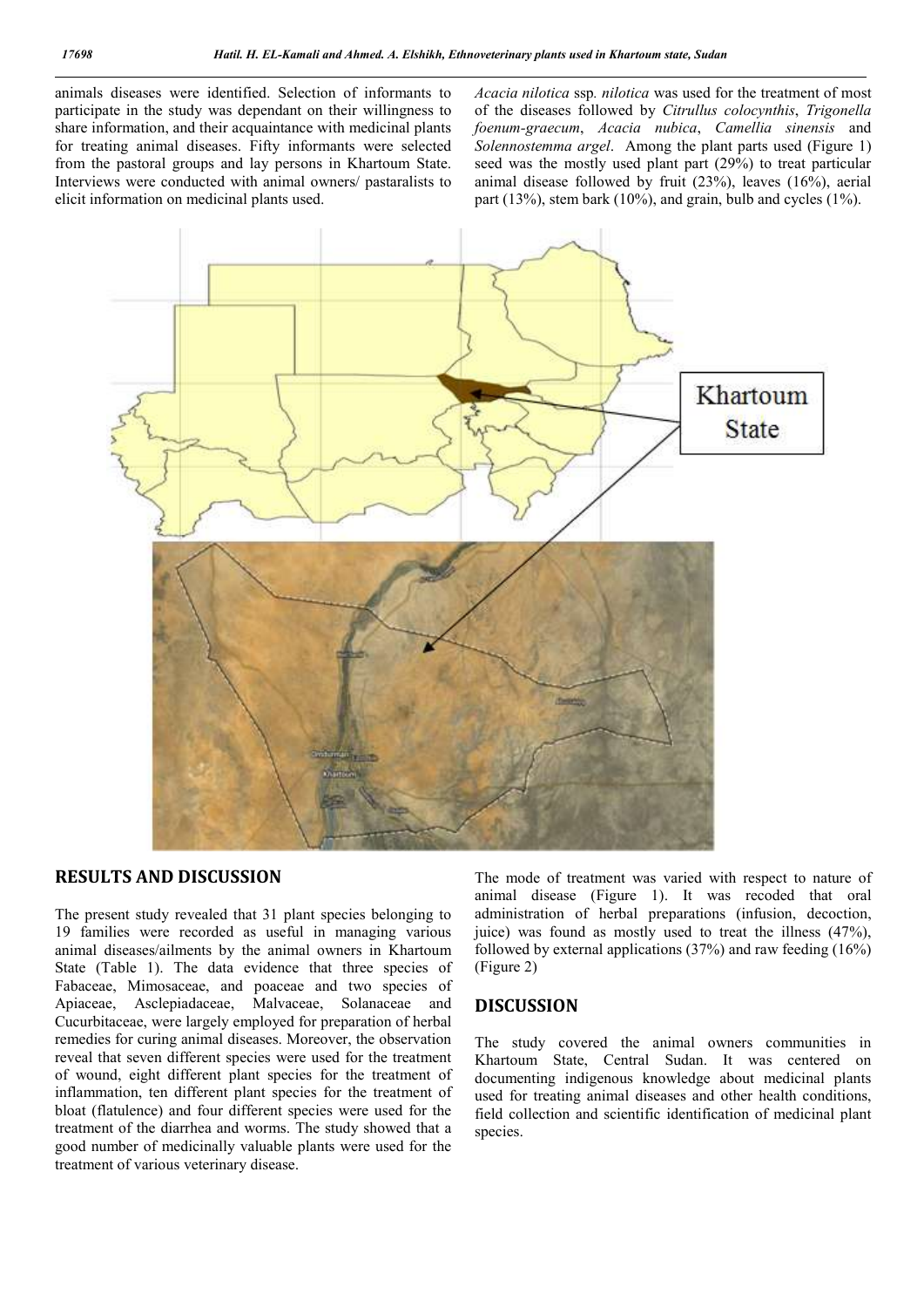## **Table 1. Ethnoveterinary medicinal plant species, use and application**

| Indication                          | Animals         | Plant species                             | Plant parts          | Preparation                                       |
|-------------------------------------|-----------------|-------------------------------------------|----------------------|---------------------------------------------------|
| Wounds                              | Cattle          | Trigonella foenum - graecum               | Seed                 | Infusion                                          |
|                                     | Sheep           | Coffea arabica L                          | Seed                 | Raw                                               |
|                                     | Goats           | Camellia sinensis                         | Leaves               | Infusion and mixed with salt                      |
|                                     | Sheep           |                                           |                      |                                                   |
|                                     | Cows            | Acacia nilotica                           | Fruit                | Infusion                                          |
|                                     | Goats           |                                           |                      | Raw                                               |
|                                     | Goats           | Maerua crassifolia                        | Stem<br>bark         | Crude or mixed with water                         |
|                                     | Sheep<br>Cattle | Ziziphus spina-christi                    | Leaves               | Infusion                                          |
|                                     | Camel           | Citrullus colocynthis                     | Seed                 | Tar                                               |
| Inflammation                        | Cattle          | Trigonella foenum - graecum               | Seed                 | Raw or Infusion                                   |
|                                     | Sheep           | Solennostemma argel                       | Aerial part          | Infusion                                          |
|                                     | Goats           |                                           |                      |                                                   |
|                                     | Cattle          | Acacia nilotica                           | Fruit                | Infusion                                          |
|                                     | Cattle<br>Goats | Calotropis procera<br>Capsicum frutescens | Aerial part<br>Fruit | Raw<br>Raw                                        |
|                                     | Cattle          | Nigella sativa                            | Seed                 | Raw or Infusion                                   |
|                                     | cows            | Allium cepa                               | Fruit                | Raw                                               |
|                                     | sheep           |                                           |                      |                                                   |
|                                     | Cattle          | Hibiscus sabdariffa                       | Calvees              | Infusion                                          |
| Bloat                               | cows            | Trigonella foenum - graecum               | Seed                 | Infusion or Raw                                   |
|                                     | sheep           |                                           |                      |                                                   |
|                                     | goats<br>sheep  | Camellia sinensis                         | Leaves               | Infusion                                          |
|                                     | Cows            | Cymbopogon schoenanttus                   | Leaves               | Infusion                                          |
|                                     | Goats           |                                           |                      |                                                   |
|                                     | Goats           | Solennostemma argel                       | Aerial               | Infusion                                          |
|                                     | Sheep           |                                           | Part                 |                                                   |
|                                     | Goats           | Hibiscus sabdariffa                       | Calyces              | Infusion                                          |
|                                     | Cattle          | Abelmoschus esculentus                    | Fruit                | Infusion                                          |
|                                     | Cattle<br>Cows  | Citrus limon<br>Balanites roxburghii      | Fruit<br>Fruit       | Fruit juice<br>Infusion                           |
|                                     | Goats           |                                           |                      |                                                   |
|                                     | Cows            | Ricinus communis                          | Seeds                | Seed oil                                          |
|                                     | Goats           | Sesamum indicum                           | Seeds                | Seed oil                                          |
| Diarrhea                            | Cows            | Trigonella foenum – graecum               | Seeds                | Infusion                                          |
|                                     | Goats           |                                           |                      |                                                   |
|                                     | Goats           | Camellia sinensis                         | Leaves               | Infusion                                          |
|                                     | Sheep<br>Goats  | Solennostemma argel                       | Aerial               | Infusion                                          |
|                                     |                 |                                           | part                 |                                                   |
|                                     | cows            | Acacia nilotica                           | Fruit                | Infusion                                          |
|                                     | cattle          |                                           |                      |                                                   |
| Stomatitis                          | Cows            | Sorghum bicolor                           | Seed                 | Raw or Infusion                                   |
|                                     | goats           | Pennisetum americanum                     | Grain                | Infusion                                          |
| Retained placenta                   | sheep<br>Cows   | Sorghum bicolor                           | Seed                 | Infusion                                          |
| Nasal discharges - Equine           | Horse           | Camellia sinensis                         | Leaves               | Infusion                                          |
|                                     |                 |                                           |                      |                                                   |
| Abdominal gases                     | Donkeys         | Coriandrum sativum                        | Fruit                | Raw                                               |
| Worms                               | Donkeys         | Foeniculum vulgare                        | Fruit                | Raw                                               |
|                                     | Cows            | Acacia nilotica                           | Fruits               | Infusion                                          |
|                                     | Cattle          | Acacia mellifera                          | Aerial part          | Infusion                                          |
|                                     | Cattle          | Cucurbita pepo                            | Seed                 | Raw or<br>Mixed with water                        |
| Tendinitis                          | Cows            | Cymbopogon schoenanttus                   | Leaves               | Infusion                                          |
|                                     | Goats           |                                           |                      |                                                   |
|                                     | Cattle          | Citrullus colocynthis                     | Seed                 | Tar                                               |
| Enteritis                           | Cows            | Solennostemma argel                       | Aerial part          | Infusion                                          |
|                                     | Goats           |                                           |                      |                                                   |
| Food and mouth disease              | Cows            | Acacia nilotica                           | Fruit                | Raw or mix with water and<br>Vaseline or Glycerin |
|                                     |                 |                                           | Stem bark            |                                                   |
| Contagious caprine pleura pneumonia | Cows<br>Sheep   | Acacia nubica<br>Acacia nilotica          | Fruit                | Raw<br>Infusion                                   |
|                                     | Goats           |                                           |                      |                                                   |
| Pox                                 | Goats           | Acacia nilotica                           | Fruit                | Infusion                                          |
|                                     |                 |                                           |                      | Raw                                               |
|                                     | Goats           | Capsicum Frutescens                       | Fruit                | Raw                                               |
|                                     | Goats           | Citrullus colocynthis                     | Seed                 | Seed tar                                          |
| Gangrene                            | Cattle          | Acacia nilotica                           | Fruit                | Raw                                               |
| Cough                               | Sheep           | Acacia nilotica                           | Fruit                | Infusion                                          |
|                                     | Goats           |                                           |                      |                                                   |
| Dermatitis                          | Cattle          | Acacia nilotica                           | Fruit                | Raw                                               |
|                                     | Cattle          | Citrullus colocynthis                     | Seed                 | Seed tar                                          |
| Tetanus ruminant                    | Sheep           | Acacia nilotica                           | Fruit                | Infusion                                          |
|                                     | Goat            |                                           |                      |                                                   |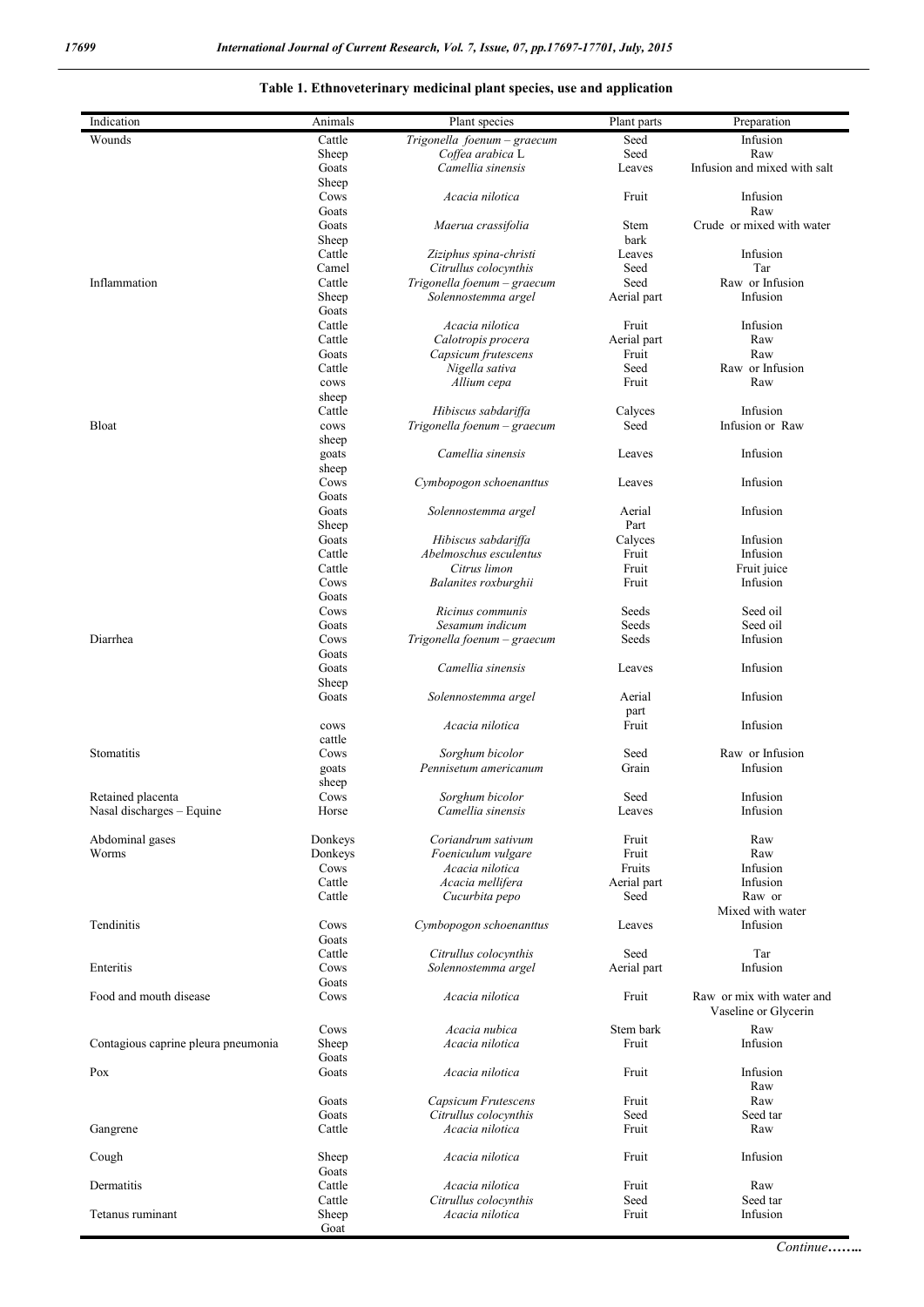| Mouth ulceration          | Cattle         | Acacia nilotica       | Fruit       | Raw              |
|---------------------------|----------------|-----------------------|-------------|------------------|
|                           | goats          | Pennisetum americanum | Grain       | Raw              |
|                           | sheep          |                       |             |                  |
| Pneumonia                 | Goats          | Acacia nubica         | Stem bark   | Raw or Infusion  |
| Snake and Scorpions bites | Cattle         | Acacia nubica         | thorns      | Raw              |
|                           | Cattle         | Citrus limon          | Fruit       | Fruit juice      |
|                           | Cattle         | Nicotiana rustica     |             | Mixed with water |
| Toxicity                  | Cattle         | Acacia nubica         | Stem bark   | Infusion         |
|                           | Cattle         | Citrus limon          | Fruit       | Fruit juice      |
| Mange                     | Goats          | Calotropis procera    | Aerial part | Raw              |
|                           | Cattle         | Citrullus colocynthis | Seed        | Seed tar         |
| Emaciation                | Sheep          | Acacia mellifera      | <b>Stem</b> | Infusion         |
|                           | Cows           |                       | bark        |                  |
|                           | Sheep          | Medicago sativa       | Aerial part | Raw              |
|                           | Cows           |                       |             |                  |
|                           | Cows           | Allium cepa           | <b>Bulb</b> | Raw              |
|                           | Cows           | Conocarpus erectus    | Leaves      | Raw              |
|                           | Goats          |                       |             |                  |
| Opthalmitis               | Cattle         | Panicum turgidum      | Aerial part | Raw              |
| Inappetence               | Cattle         | Medicago sativa       | Aerial part | Raw              |
| No lactating              | Goats          | Medicago sativa       | Aerial part | Raw              |
| Alopecia                  | Goats          | Balanites roxburghii  | Fruit       | Infusion         |
| Indigestion               | Goats          | Arachis hypogaea      | Seed        | Seed oil         |
| Breakage horn             | Goats          | Arachis hypogaea      | Seed        | Seed oil         |
| Creaky hoof               | Camel          | Sesamum indicum       | Seed        | Seed oil         |
| Gases                     | Donkey         | Sesamum indicum       | Seed        | Seed oil         |
| Trypanosomiasis           | Camel          | Citrullus colocynthis | Seed        | Seed tar         |
| Contagious ecthyma        | Goats          | Citrullus colocynthis | Seed        | Seed tar         |
| Ticks                     | cows<br>goats  | Citrullus colocynthis | Seed        | Seed tar         |
| Candidiosis thrust        | goats<br>sheep | Citrullus colocynthis | Seed        | Seed tar         |



**Figure 2. Applications**